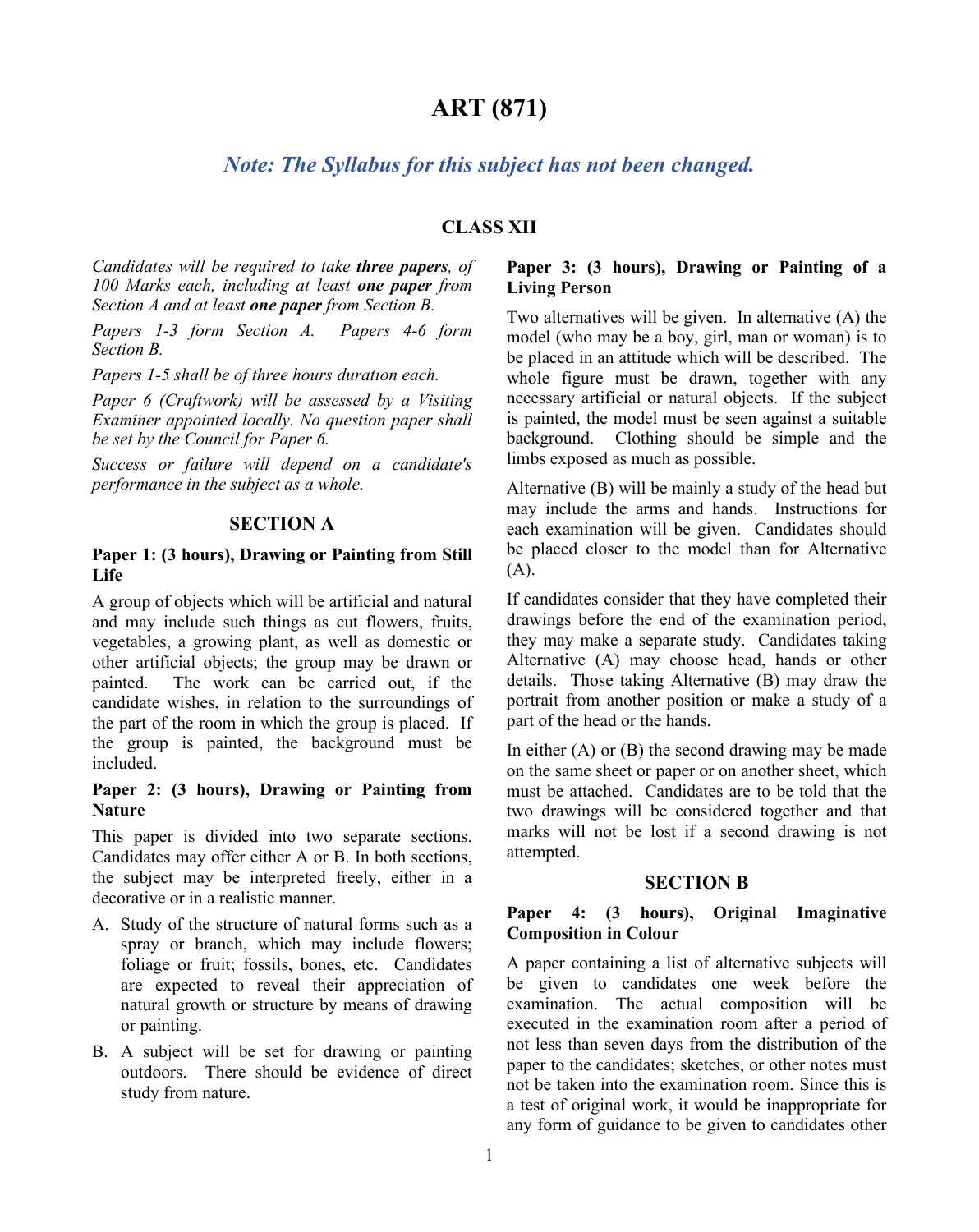than that printed on the question paper. A variety of themes will be set; these may be given in the form of titles indicating the subjects, or of specified objects for inclusion in a composition, or in any other form that will stimulate the imagination. Candidates should base their work if possible on scenes that they have themselves observed. Any style, or technique, including that which is traditional in the candidates' own area, may be used.

#### **Paper 5: (3 hours), Crafts 'A'**

Candidates will be required to answer any one question. The object of this paper is to test the The object of this paper is to test the ability of candidates in craftwork where the material is restricted to flat paper, ink and/or colour. Question will be set requiring the design and execution of the following:

- the page of a book, book cover, or end papers;
- a notice or pictorial poster;
- a card such as a Christmas card or invitation card or emblem;
- a patterned paper for a specific purpose.

Several but not all of these alternative subjects will be set and candidates will be required to select any one of them. There will be an opportunity to make full use of the calligrapher's art with drawn and painted, pen-made or brush-written lettering.

### **Paper 6: Crafts 'B'**

This Paper is restricted to school candidates.

The candidates must submit at least one and *not more than two* examples of Craftwork, which they have executed during the school year in any one craft from the following eight categories. Further evidence of study in the form of working drawings, small notebook or photographs may also be submitted.

- (a) Earthenware or stoneware pottery such as a jug, bowl, dish, vase or hollowed pottery form which the candidate has either moulded, hand built or thrown on the wheel and decorated if he or she so wishes.
- (b) Abstract or figurative sculpture including reliefs. These can be carved, constructed, assembled, cast or modelled in any suitable material.

Candidates must be warned not to submit work in material that is likely to break in transit; clay must always be fired and modelling in plaster must be supported by strong armatures. Sculpture over 60 cm in any dimension is not acceptable because of difficulties in handling.

- (c) Cloth or rug designed and woven by the candidate on the loom for any specified purpose. When possible this should show experience of spinning and dyeing.
- (d) Cotton, wool, silk, bark cloth or other material dyed in a pattern as in block-printing, screenprinting, batik, tie-and dye, etc. The piece should be at least a square metre in area. Blocks should not be sent.
- (e) Embroidery, mosaic, collage or decorative panels, unframed, but simply and suitably mounted, showing evidence of ability to relate design to media.
- (f) Puppet or marionette (including the type used in shadow plays) representing a specified character or person. It is desirable that the puppets should be made in relation to a play, and notes on their particular dramatic use should be included.
- (g) Prints in colour or black and white, from an original wood or lino block or a monotype. The main work must be clearly labelled and suitably mounted. Blocks need not be sent.
- (h) Example of a local craft made by the candidate. This should be supported by a second entry showing a personal development of this craft.

### **Each candidate must confine his entry to ONE craft.**

The work submitted must be the unaided work of the candidate. It must be accompanied by a statement from the Principal of the school to this effect.

## **GENERAL**

1. Any medium may be used provided that it is suitable for the subject. Painted work must be carried out in a quick-drying medium and must be completely dry before it is dispatched. When acrylic paint is used for examination work, it must be mixed with water. All paints used must be of adequate quality: if coloured crayons or chalk are used, they must have a range and quality comparable with that of paints and must be carefully fixed at the examination centre before the work is sent to the Council. Monochrome may be used where permitted by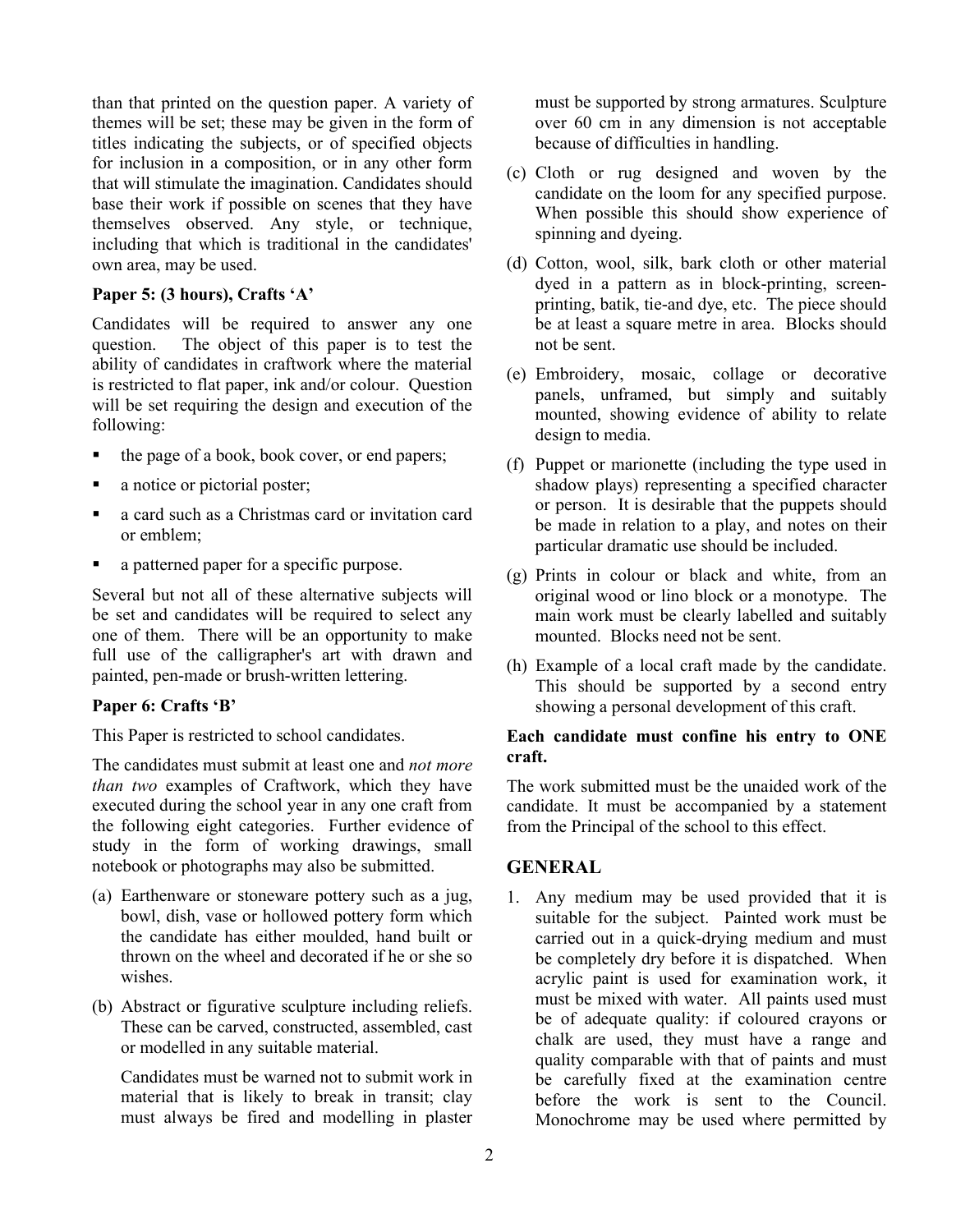the regulations for each Paper but will not be accepted as satisfying the requirement in respect of colour for Paper 4.

- 2. Candidates must use their judgment with regard to (i) the size of a drawing or painting, (ii) the proportion of height to width within the space available. In all cases credit will be given for good composition.
- 3. In each of Papers 1 to 4, the test is one of free drawing or painting, therefore, any mechanical means of execution of the drawing or painting, (such as measuring or ruling) are not allowed. Instruments and tracing paper are allowed for Paper 5, but candidates are advised to restrict their use as far as possible.
- 4. Where question or printed instructions are provided for alternative groups, etc., the Supervising Examiner in consultation with an Art Teacher will decide which of these alternatives is to form the subject of the examination, after taking account of local convenience, etc. At centres for candidates from more than one school, both the alternative subjects in Paper 2 (Plant Drawing) must be provided if they are required by schools or candidates.
- 5. Suitable alternative subjects will be provided for the different areas, so far as this may appear desirable; account will be taken of different climatic conditions in the selection of flower specimens, etc.
- 6. The paper supplied for use in the examination room will be about 35 cm x 25 cm. Schools or candidates wishing to work on a larger scale, not larger than Half Imperial or Royal (64 cm x 51 cm) or on a different type or tone of paper, will be at liberty to provide their own. Work which is carried out on stiff boards or which is mounted cannot be accepted. The paper used by candidates must not be less than 35 cm x 25 cm and the work submitted must fill or approximately fill the page.
- 7. **All drawings must be packed flat and not rolled**: Half-Imperial and Royal sheets should be folded across the middle. When drawings are too large to enclose in the envelopes provided, it is essential that the information required on the front of the envelope be given and that the

envelope itself be packed in the same parcel with the drawings.

8. Examiners are caused great inconvenience by candidates failing to write their examination numbers either clearly or correctly, thus making identification difficult. Schools are asked to cooperate by directing the candidates to clearly write their Unique Identification Number (UID Number) and Index Number both, clearly and correctly on their examination work and that on drawings and paintings this must be written on the front (top right hand corner) and also on the back. They must not write anything else on the front of the picture. Failure to observe this instruction may result in loss of marks.

## **STANDING INSTRUCTIONS FOR SUPERVISING EXAMINERS**

### **Papers 1-3**

The printed 'Instructions' for these papers which are sent to schools well in advance of the examination will be limited as far as possible to the subjects of the tests. They are for the use of the Supervising Examiner only, in consultation with the Art Teacher.

It is important that early attention should be given to the provision of the objects and / or models required. In papers 1 to 3, both alternatives must be set if required by candidates.

The group or subject should be so arranged that each candidate obtains an uninterrupted view: for Paper 1 candidates should not be more than 3.60 meters from the group. Candidates may form a semicircle but not a complete circle round the group; more than one session may be arranged if there is a large number of candidates. The examination must be held in good light but care must be taken that sunlight does not fall upon the group or subject while work is in progress. If the group or subject is painted, the background must be included.

The surface on which the group of objects for Paper 1 and the group for painting only in Paper 2 is arranged must be below the eye level of the candidates.

## **Drawing or Painting from Still Life**

This is a test of direct observation and free drawing. Both themes as given in the question paper should be set by the art teacher and the candidates should select the theme they want to attempt. Proper space and